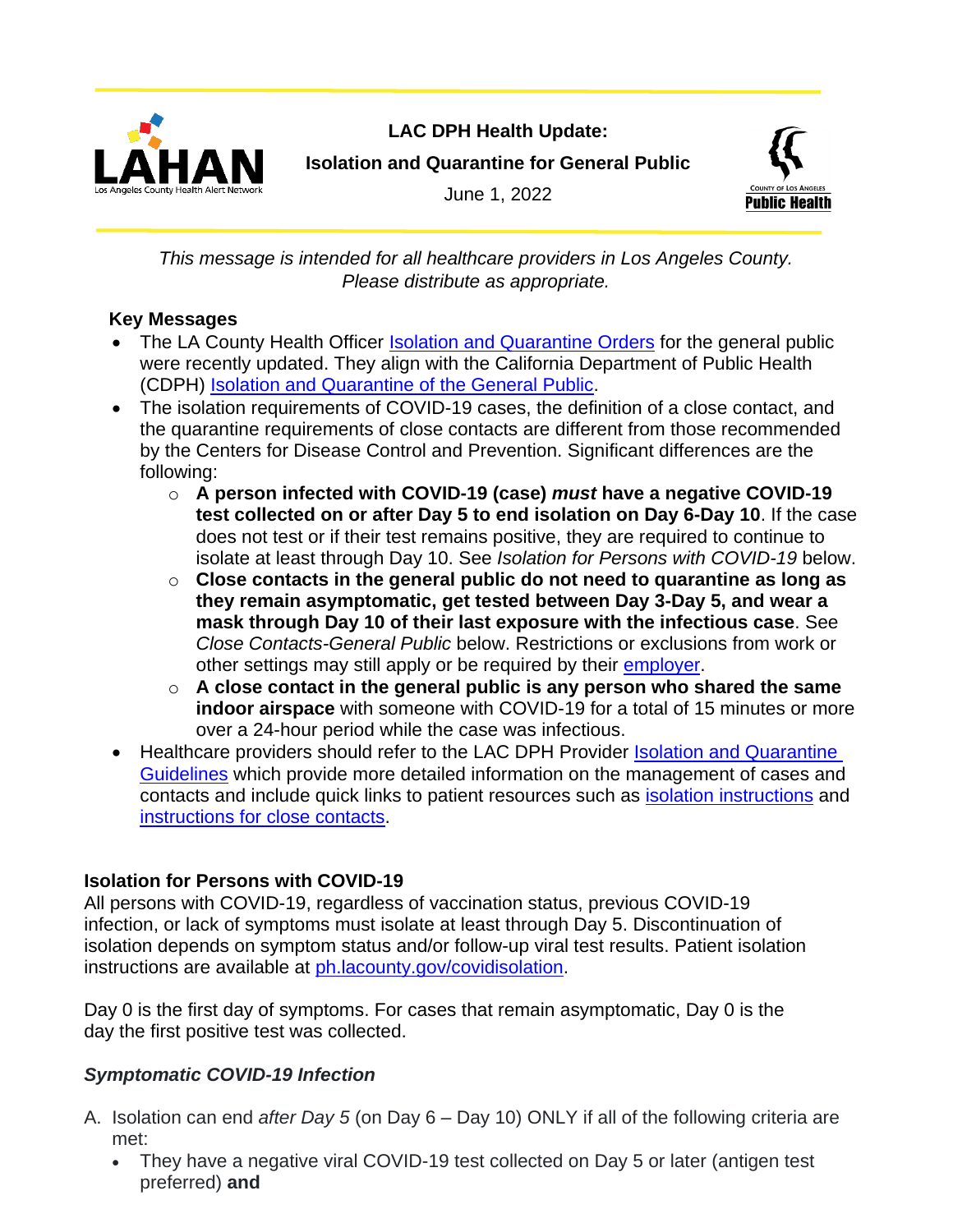- They have not had a fever for at least 24 hours without the use of fever-reducing medication **and**
- Their symptoms are improving.

--OR--

B. Isolation can end *after Day 10* (on Day 11 or later) if fever-free for 24 hours without the use of fever-reducing medications. If fever is present, isolation should continue until 24 hours after fever resolves.

*Patients with a presumptive clinical COVID-19 diagnosis who are ruled out*—if the healthcare provider reassesses the initial diagnosis and concludes that the patient is not infected with SARS-CoV-2 (and they never tested positive), the patient can leave isolation after they have been fever-free for 24 hours. If they are [close contacts](http://publichealth.lacounty.gov/acd/ncorona2019/isolationquarantine/) they must continue to follow [instructions for close contacts.](http://publichealth.lacounty.gov/acd/ncorona2019/covidquarantine/)

#### *Asymptomatic COVID-19 Infection*

Persons with COVID-19 who never developed symptoms may be released from isolation:

A. *After Day 5* (on Day 6 – Day 10) if they have a negative COVID-19 viral test result from a specimen collected on Day 5 or later (antigen test preferred).

--OR--

B. *After Day 10* (on Day 11 or later) from the date of collection of the initial positive viral test.

**Note**: Most outpatients with follow-up positive viral tests may end isolation after Day 10. This is because patients who have recovered from COVID-19 can continue to have positive COVID-19 tests in upper respiratory specimens for up to 3 months after initial illness. CDC recommends extending isolation for patients who were severely ill or are immunocompromised. See [Patients Who are Immunocompromised or Had Severe/Critical](http://publichealth.lacounty.gov/acd/ncorona2019/isolationquarantine/#severeillnessandimmunocompromise)  [COVID-19.](http://publichealth.lacounty.gov/acd/ncorona2019/isolationquarantine/#severeillnessandimmunocompromise)

#### *Isolation after COVID-19 Rebound*

Patients experiencing a return of COVID-19 symptoms and/or re-testing positive within a week of recovery may be infectious and should re-isolate. Isolation may end 5 days *after* their rebound began if they have been fever-free for 24 hours without the use of fever-reducing medication and their symptoms are improving. Re-testing is NOT required to end re-isolation with COVID-19 rebound. They must wear a highly protective mask for at least 10 days after the start of their rebound. See Patient FAQs[-COVID-19 Rebound.](http://publichealth.lacounty.gov/acd/ncorona2019/docs/COVID19Rebound.pdf)

### **Close Contacts-General Public**

*Close contact definition:* anyone sharing the same indoor airspace (e.g., home, clinic waiting room, airplane, etc.) with someone with COVID-19 for a cumulative total of 15 minutes or more over a 24-hour period (for example, three individual 5-minute exposures for a total of 15 minutes) while the case was infectious\*.

\*A COVID-19 case is considered infectious 2 days before symptoms began (or 2 days before